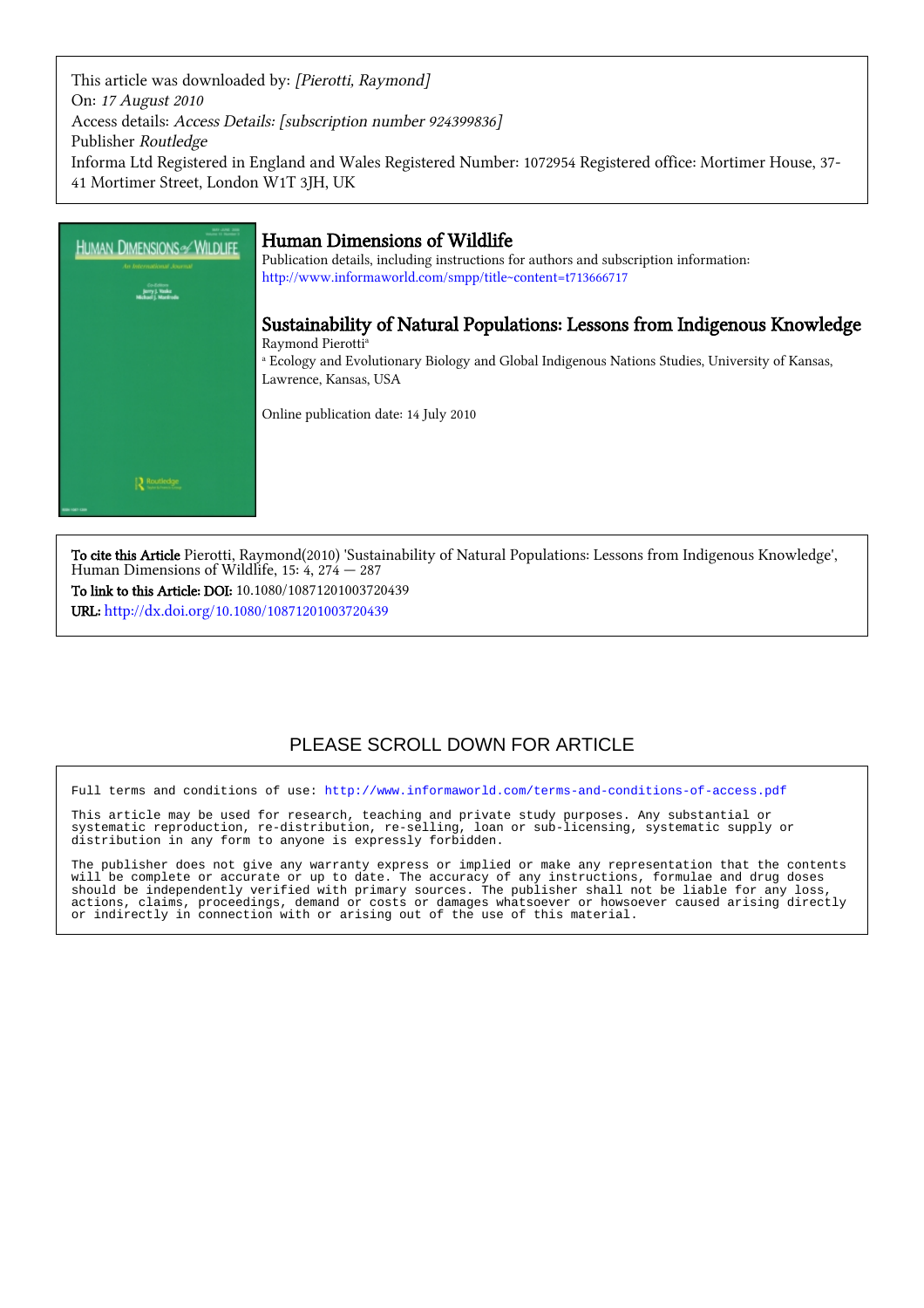

# **Sustainability of Natural Populations: Lessons from Indigenous Knowledge**

## RAYMOND PIEROTTI

Ecology and Evolutionary Biology and Global Indigenous Nations Studies, University of Kansas, Lawrence, Kansas, USA

*Management schemes for wildlife are often unsuccessful in maintaining healthy, sustainable populations, especially approaches based on Maximum Sustainable Yield, which fail to account for variation in reproductive output. North American Indigenous hunters had considerable knowledge about the dynamics of local populations and were aware that they were subject to major fluctuations. These peoples developed the concept of "Keepers of the Game," which suggested that if fish or game animals were not treated with proper respect, these "keepers" could remove their population, making it unavailable for human exploitation. The "keepers" concept may have represented recognition of exceptional individuals that had unusual influence on local population dynamics. Existence of such individuals has been established empirically through long-term studies that show that less than 10% of a cohort may contribute 75–90% of recruits to succeeding generations. Incorporation of this concept into management schemes might lead to increased sustainability of wildlife populations.*

**Keywords** Indigenous peoples, hunting, population biology, wildlife, reproductive output

A major focus of research in resource management and conservation biology is the development of management schemes for the harvest of populations of fish, mammals, birds, and exploitable plants that maintain sufficiently high populations so that they can be harvested well into the future (Ashley, 2003; Coltman, 2003; Conover & Munch, 2002; Palumbi, 2001; Turner, 2005). These models, however, have not been successful in many cases because managed populations have been driven close to commercial extinction as a result of the very practices that have been employed in an effort to achieve sustainability (Milner-Gulland, 2003; Myers & Worm, 2003, 2005). A common conceptual framework that appears to contribute to these collapses is the assumption of a "balance" within nature. The goal of this study is to examine the assumption of the "balance of nature" from a different sociocultural perspective, and suggest an alternative pathway to sustainability of exploited populations.

A clear alternative emerges from the tradition of the Indigenous peoples of North America, who understand populations as collections of individuals, some of which can be readily taken by hunters or fishermen, while others should not be taken or even pursued (Pierotti & Wildcat, 2000). Such traditions teach that productivity in animal populations is regulated by specific individuals, referred to as "animal bosses," "keepers of the game"

Address correspondence to Raymond Pierotti, Ecology and Evolutionary Biology and Global Indigenous Nations Studies, University of Kansas, Lawrence, KS 66045-2106, USA. E-mail: pierotti@ku.edu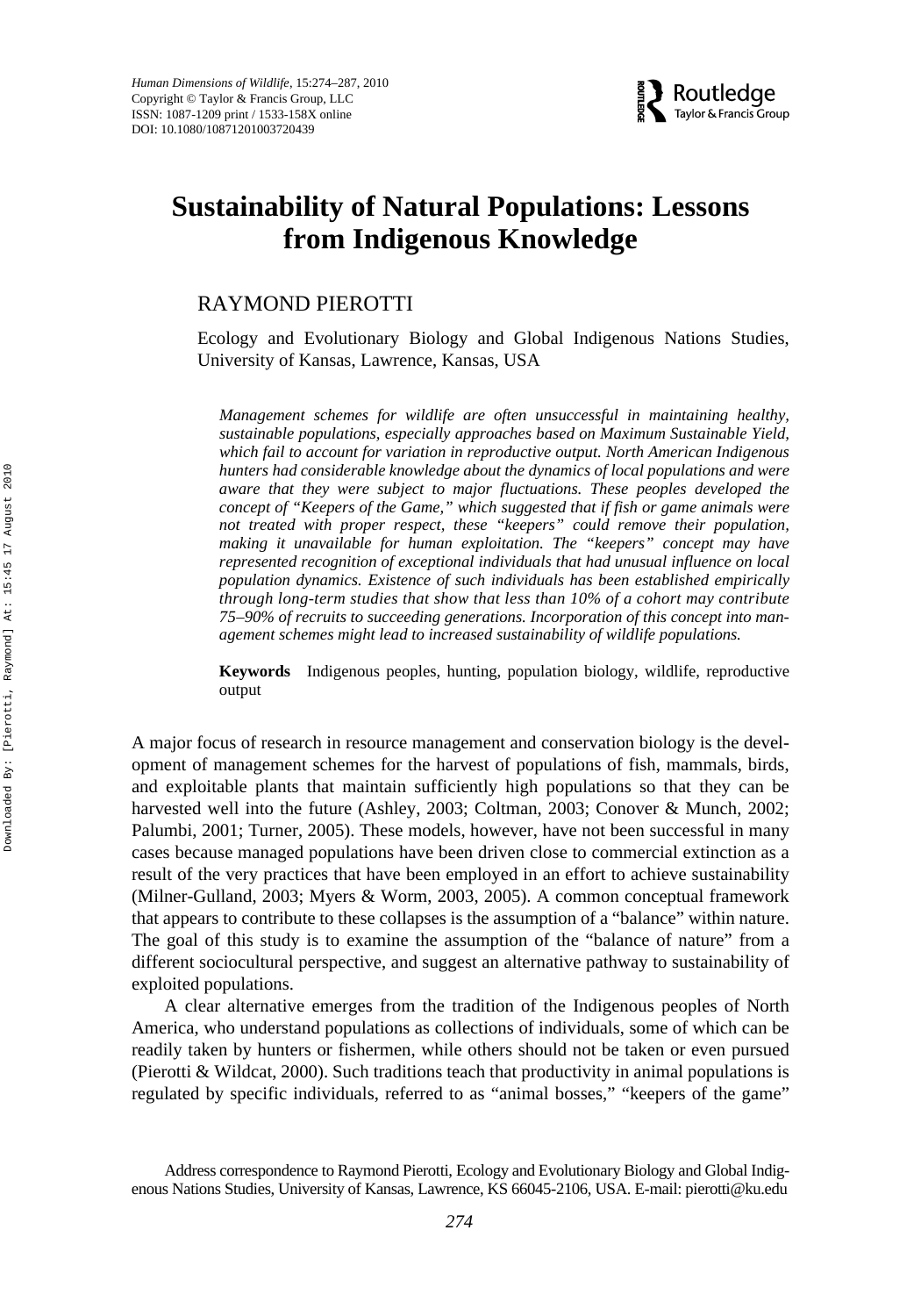(C. Martin, 1978), "animal masters" (Harrod, 2000; Tanner, 1979), or those "who cannot be killed" (Brown, 1992).

The potential usefulness of these Indigenous ideas can be discussed in the context of data from Western scientific studies, conducted in the last twenty-five years. These longterm studies of natural populations reveal unexpectedly high variability in individual lifetime reproductive performance (Clutton-Brock, 1988; Newton, 1989) that is not accounted for within the theoretical framework used by resource managers and may be a clue to the problems inherent in sustainable harvest models.

## **The History of Models for Managing Wild Populations**

Within the "balance of nature" framework, ecosystems, ecological communities, and animal populations are presumed to exist most of the time under equilibrium conditions to which they are inclined to return any time they experience a perturbation. The roots of this framework lie in Western scientific philosophy dating back to Bacon and Linnaeus (Worster, 1994: Chapter 2). A key statement that illustrates the use of this concept can be found in Darwin (1859) ". . . the forces are so nicely balanced that the face of nature remains uniform, for some time . . ." This concept continues into contemporary science as can be seen in statements by well-respected European investigators (e.g., "There is a balance, there is an almost permanence about such animal communities. We see the stability, the lack of change") (Kruuk, 2002, p. 55).

Such ideas were given mathematical form by the Lotka-Volterra equations developed in the 1920s (Kingsland, 1985). As a consequence, researchers often assumed that "balance" was an actual state that ecosystems strove to attain. Associated with the metaphor of balance were the assumption of the literal truth of "equilibrium" communities and the existence of "*K*-selected populations." A *K*-selected population is assumed to reach a carrying capacity at which population numbers remain relatively constant and population size is maintained almost exclusively through density dependent processes resulting from intraspecific competition (Lack, 1954; MacArthur, 1972; see also Kingsland, 1985, 2005).

The twinned metaphors of balanced ecosystems and equilibrium populations led to a widespread but unsuccessful model for the exploitation of natural populations of birds, fish, and mammals, that proposes that populations can exist at a level that allows them to be harvested at a "Maximum Sustainable Yield" (MSY) and that all individuals within the population are potentially subject to harvest (Holt, 1975; Ricker, 1975; Larkin, 1977). The MSY concept has been described as "based on a myth that nature is stable" and that "assumes inherent stability and constant productivity" (Wilson, 2005). Under this model it is assumed that it is possible to exploit a population maximally when it is near one half of its carrying capacity (Ricker, 1975; Larkin, 1977; Mangel, Marinovic, Pomeroy, & Croll, 2002). MSY models thus employ a major "simplifying assumption" that emerges from the idea of a "carrying capacity" that population sizes of fish and wildlife are regulated almost exclusively by competition within a species. Environmental fluctuations are presumed to be of little consequence (Holt, 1975; Ricker, 1975; Larkin, 1977; Wilson, 2005); however, under fluctuating environmental conditions, carrying capacities (*K)* are hard to define and probably do not exist in any meaningful sense (Pierotti, 1991) thereby invalidating the basic assumptions of the MSY model.

In Western society, social, economic, and political pressures often result in management decisions that allow fishermen to continue to heavily exploit populations, even when they seem to be in decline. This is because shutting down fisheries, as was done with the Cod fishery on the Grand Banks, leads to unemployment and even collapse of local economies.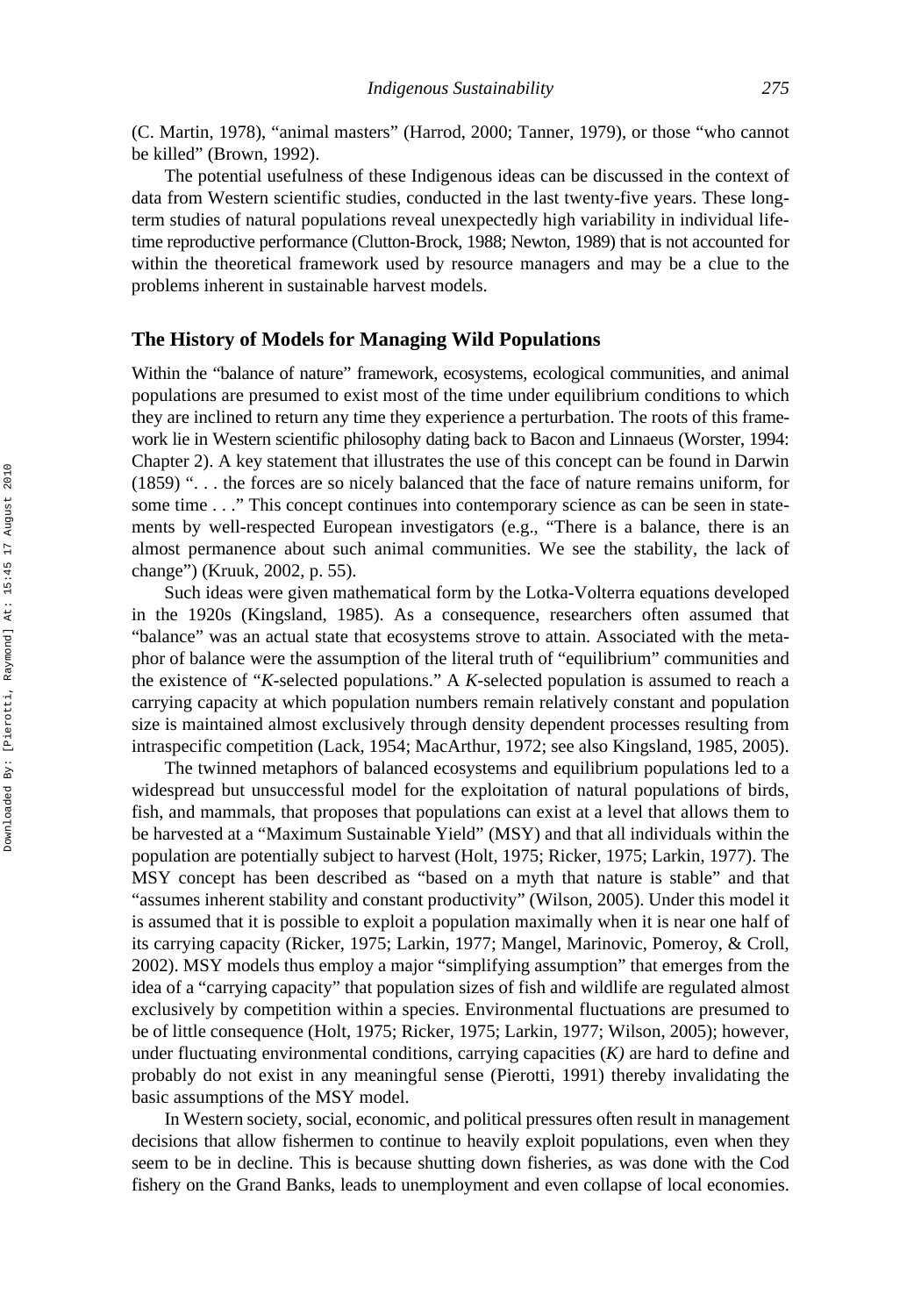The failure to understand details of local population dynamics, combined with political and economic pressure which emphasize taking the largest individuals available, has led to disastrous crashes of large numbers of fish populations throughout the world (Kurlansky, 1997; Myers & Worm, 2003, 2005; Wilkinson, 2006). Despite repeated failures, MSY remains government policy of many countries and states, including the National Marine Fisheries Service of the National Oceanic and Atmospheric Administration (NOAA) (Worm, 2009).

An often unstated simplifying assumption underlying MSY and other equilibriumbased models is that all individuals in a population are equivalent and can be substituted for one another (Holt, 1975; Larkin, 1977). A related assumption is that if a dominant animal is harvested, it can be readily replaced by another member of the population. Thus, Western science tends to largely ignore variation among adults in a given population or social system. As an example, Nobel prize–winning ethologist Niko Tinbergen's classic study on the behavior and ecology of gulls *The Herring Gull's World* (1953) is built on the assumption that describing the breeding behavior and ecology of an archetypical Herring Gull is sufficient to describe these phenomena for all members of the species (Burghardt, 1997). This state of affairs has become even more solidified with contemporary systematics, where highly variable behavioral characters, such as parental care, mating system, or foraging mode are considered to be species-typical traits that can be employed as character states in phylogenetic analysis (Brooks & McLennan, 1991).

Some Western scientists have suggested more realistic models (e.g., Mertz, 1971a,b), but these alternatives were pushed aside in the quest for balance-based, equilibrium explanations, such as the mania for "*r* and *K* selection" that swept population and evolutionary ecology in the 1970s (Boyce, 1984; MacArthur, 1972; Pianka, 1970). The MSY concept has been described as "based on a myth that nature is stable" and that "assumes inherent stability and constant productivity" (Wilson, 2005). "MSY . . . seems to have a life of its own . . . still being influenced by Huxley's teaching about the resilience of indestructible nature. The idea seems to have more resilience than nature itself . . . the theory cannot be killed by mere experience" (Kurlansky, 1997; Mangel et al., 2002).

#### **Indigenous Perspectives**

Alternative approaches are needed that are not simply variations on MSY. In the traditional beliefs of many Indigenous peoples of North America "animal, fish, and plant species functioned as societies . . . and each local band of a particular species was said to have its own boss . . . these beings were very real to them (Indigenous people). . . . To see one of them was a rare privilege indeed" (Martin, 1978, p. 71). The term "boss" seems to have been a recent development; traditionally such individuals were described as "masters" or "keepers" of the game (Martin, 1978). "Keepers of the Game" (my term of choice) are characterized as entities that determine whether or not their species will continue to be available for exploitation by humans. The underlying tradition is that if humans are greedy and hunt to excess, the Keepers will withdraw their species from being accessible to humans (Barsh, 2000; Harrod, 2000; Martin 1978; Nelson, 1983; Tanner, 1979).

"Keepers of the Game" have often been considered by Western anthropologists to be spirits, or to be mythological constructs that serve a symbolic purpose somewhat akin to Platonic "ideals" (Martin, 1978; Pierotti, in press). Nelson (1983) specifically refers to *biyeega hoolaanh* of the Koyukon people as, "powerful spirits who can harm anyone who offends them, taking away luck in hunting and trapping" (p. 22). Traditions of "keepers" are widespread and found among numerous tribal nations in almost all bioregions across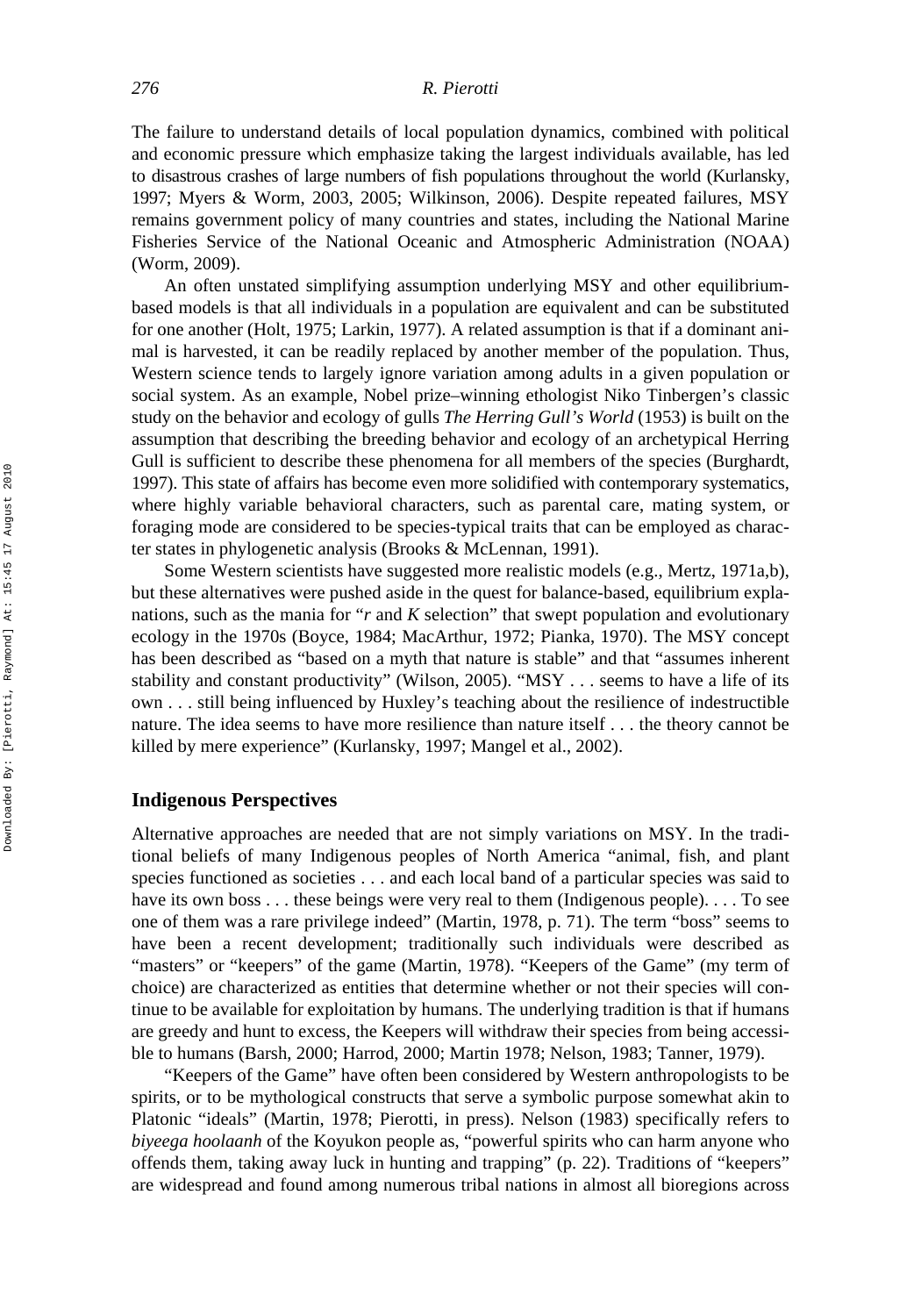| Tribal nation                       | Term used (translated<br>into English) | Source(s)            |
|-------------------------------------|----------------------------------------|----------------------|
| <i>Northern Plains: Cheyenne</i>    | Animal Master                          | Harrod (2000)        |
| Lakota                              | Those who cannot be killed             | Brown (1992)         |
| Southern Woodlands:                 | Deer Chief                             | Awiakta (1993),      |
| Cherokee                            |                                        | <b>Martin</b> (2000) |
| <i>Northern Forests: Ojibwe</i>     | Keeper of the Game                     | <b>Martin</b> (1978) |
| <i>Northeast:</i> MicMac            | <b>Animal Bosses</b>                   | <b>Martin</b> (1978) |
| Seneca                              | Old Man Beaver                         | Dennis (1986)        |
| <b>Northern Boreal Forest:</b>      | Animal Master                          | Tanner (1979)        |
| Mistassini Cree                     |                                        |                      |
| Naskapi                             | Caribou Man                            | Speck (1935)         |
| Innu                                | <b>Animal Spirits</b>                  | Henriksen (2009)     |
| <i>Northwest and Alaska: Kluane</i> | <b>Animal Teachers</b>                 | Nadasdy (2003)       |
| Koyukon (Athabascan)                | biyeega hoolaanh                       | Nelson (1983)        |

**Table 1** Indigenous American Nations that have been recorded as having a concept similar to Keepers of the Game as defined in this article

North America (Table 1), which suggests this is a widely held concept. Martin (1978) states that "keepers" were very real to Indigenous people. Indigenous "legends" or stories about animals should be considered as metaphors that serve the same function that theoretical models serve in ecology (Pierotti, in press)—they present a generalized and oversimplified picture, based on a number of simplifying assumptions, some of which are based in knowledge and others are logical consequences of the structure of the model. Both models and stories are metaphoric structures, which serve a heuristic purpose by imparting insights into how complex processes actually function (Pierotti, in press).

I argue that stories of "keepers" are based upon actual experience with extraordinarily successful or experienced individual animals—if individual animals that would have contributed a preponderance of recruits to succeeding cohorts are killed, or even harassed to such an extent that they are driven away, then a local population that depended on their output could go "functionally extinct," which is equivalent to making their kind unavailable to humans, or of taking away "luck in hunting or trapping.

## **Empirical Evidence Supporting "Keepers of the Game"**

All non-human animals are individuals that function within both a social (population) and historical (evolutionary) context. In the 1970s scientists began to study individually recognizable animals in an effort to understand the evolution of behavior and social systems. The results of such studies were then used to examine individual variation in lifetime reproductive success (LRS) (Clutton-Brock, 1988; Newton, 1989). The results of 25 individual long-term studies that provided data on LRS in birds and mammals all showed the same pattern (i.e., that about 10% of a breeding population can generate up to 85% of the recruits to succeeding generations) (Table 2; Annett & Pierotti, 1999; Newton, 1989).

To show evidence for the literal existence of "keepers," data collected from two longterm studies of lifetime breeding output in free-living populations will be used. These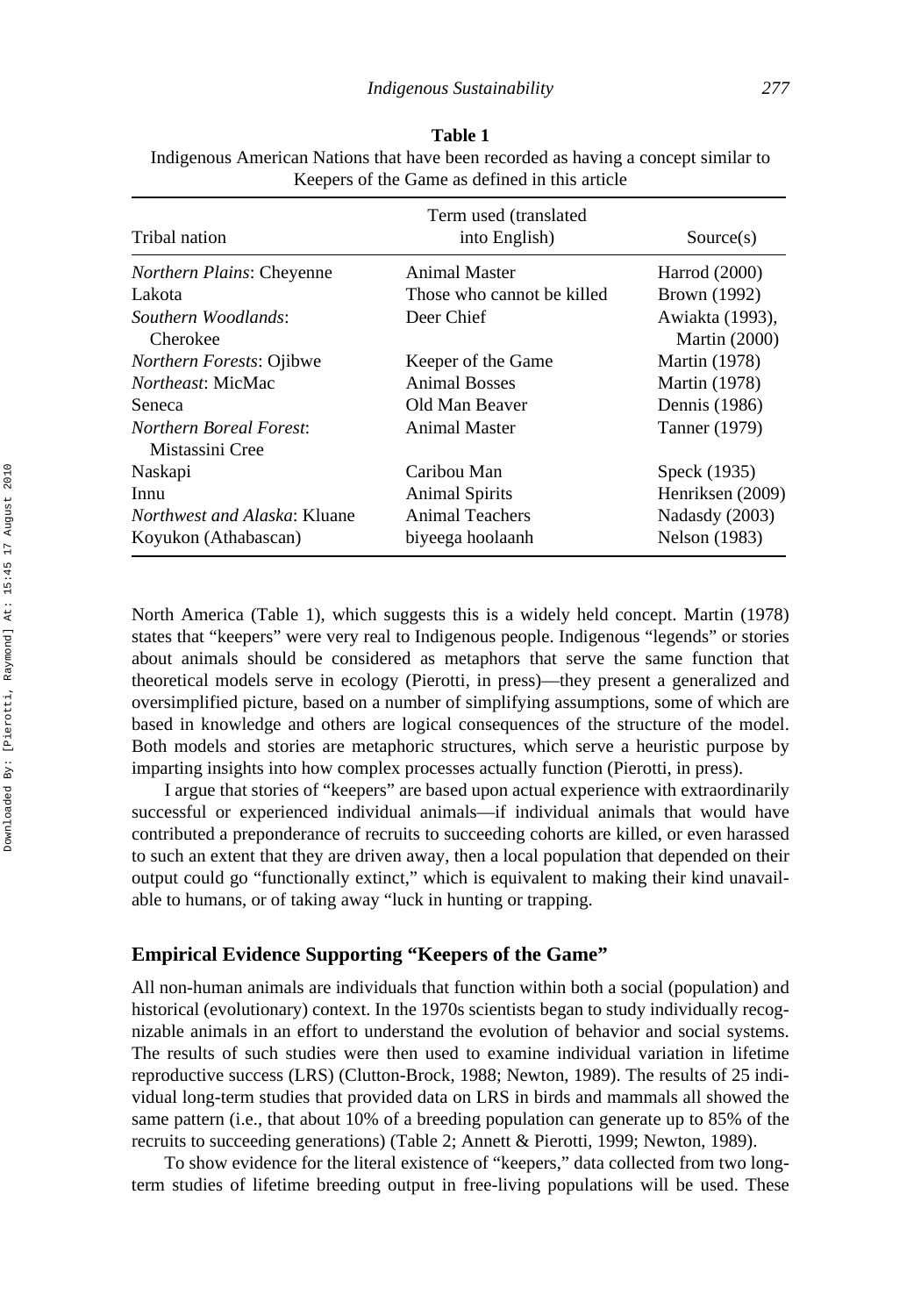**Table 2** Species that show dramatic skews in individual lifetime reproductive output

| <b>Birds</b>                                              | Mammals                                                         |
|-----------------------------------------------------------|-----------------------------------------------------------------|
| Great Tit, <i>Parus major</i> (Netherlands) <sup>1</sup>  | Red Deer, Cervus elaphus <sup>1</sup>                           |
| Great Tit, <i>Parus major</i> (Netherlands) <sup>1</sup>  | African Lion, <i>Panthera leo</i> <sup>1</sup>                  |
| Great Tit, <i>Parus major</i> (England) <sup>1,2</sup>    | Northern Elephant Seal,<br>Mirounga angustirostris <sup>1</sup> |
| Blue Tit, Parus caeruleus <sup>2</sup>                    |                                                                 |
| Song Sparrow, Melospiza melodia <sup>1,2</sup>            |                                                                 |
| Meadow Pipit, Anthus pratensis <sup>2</sup>               |                                                                 |
| Splendid Fairy Wren, Malurus splendens <sup>2</sup>       |                                                                 |
| Indigo Bunting, Passerina cyanea <sup>2</sup>             |                                                                 |
| Red-winged Blackbird, Agelaius phoeniceus <sup>2</sup>    |                                                                 |
| Florida Scrub Jay, Aphelocoma coerulescens <sup>1,2</sup> |                                                                 |
| House Martin, Delichon urbica <sup>1,2</sup>              |                                                                 |
| Green Woodhoopoe, Phoeniculus purpureus <sup>2</sup>      |                                                                 |
| Sparrowhawk, Acciptier nisus <sup>1,2</sup>               |                                                                 |
| Osprey, Pandion haliaetus <sup>2</sup>                    |                                                                 |
| Ural Owl, Strix uralensis <sup>2</sup>                    |                                                                 |
| Bewick's Swan, Cynus columbianus <sup>1</sup>             |                                                                 |
| Mute Swan, Cygnus olor <sup>2</sup>                       |                                                                 |
| Barnacle Goose, Branta leucopsis <sup>2</sup>             |                                                                 |
| Black-legged Kittiwake, Rissa tridactyla <sup>1</sup>     |                                                                 |
| Red-billed Gull, Larus novaehollandiae <sup>2</sup>       |                                                                 |
| Western Gull, Larus occidentalis <sup>3</sup>             |                                                                 |
| Northern Fulmar, Fulmarus glacialis 1                     |                                                                 |
| <b>Black Grouse Tetrao tetris</b>                         |                                                                 |

Data from <sup>1</sup>Clutton-Brock (1988), <sup>2</sup>Newton (1989), <sup>3</sup>Annett and Pierotti (1999).

studies provide an understanding of the ecology and underlying social dynamics. Both studies were conducted on large, long-lived, low fecundity species that would be presumed to show K selected life history tactics as described by Pianka (1970, 2000). According to classical models of equilibrium populations there should be little variability in adult reproductive performance in populations of such species.

One long-term study of Northern elephant seals, *Mirounga angustirostris*, during breeding seasons of 1971 and 1972 was conducted on Ano Nuevo Island, San Mateo County, California. All animals in this population were tagged in the webbing of their hind flippers using cattle ear tags with unique numbers. Adult males, along with some adult females, were also marked by using Lady Clairol Ultrablue hair dye to bleach a three or four letter code on their sides that allowed them to be identified more easily from a distance. The performance of each individual was assessed by noting the number of successful copulations for each male and the number of years that a female gave birth to a living pup (LeBoeuf, 1974; LeBoeuf & Reiter, 1988). More than 90% of mammalian species show a polygynous mating system (Lack, 1968; Pierotti, 1981); in such species it is expected that there might be considerable variation among males in reproduction, but not amongst females.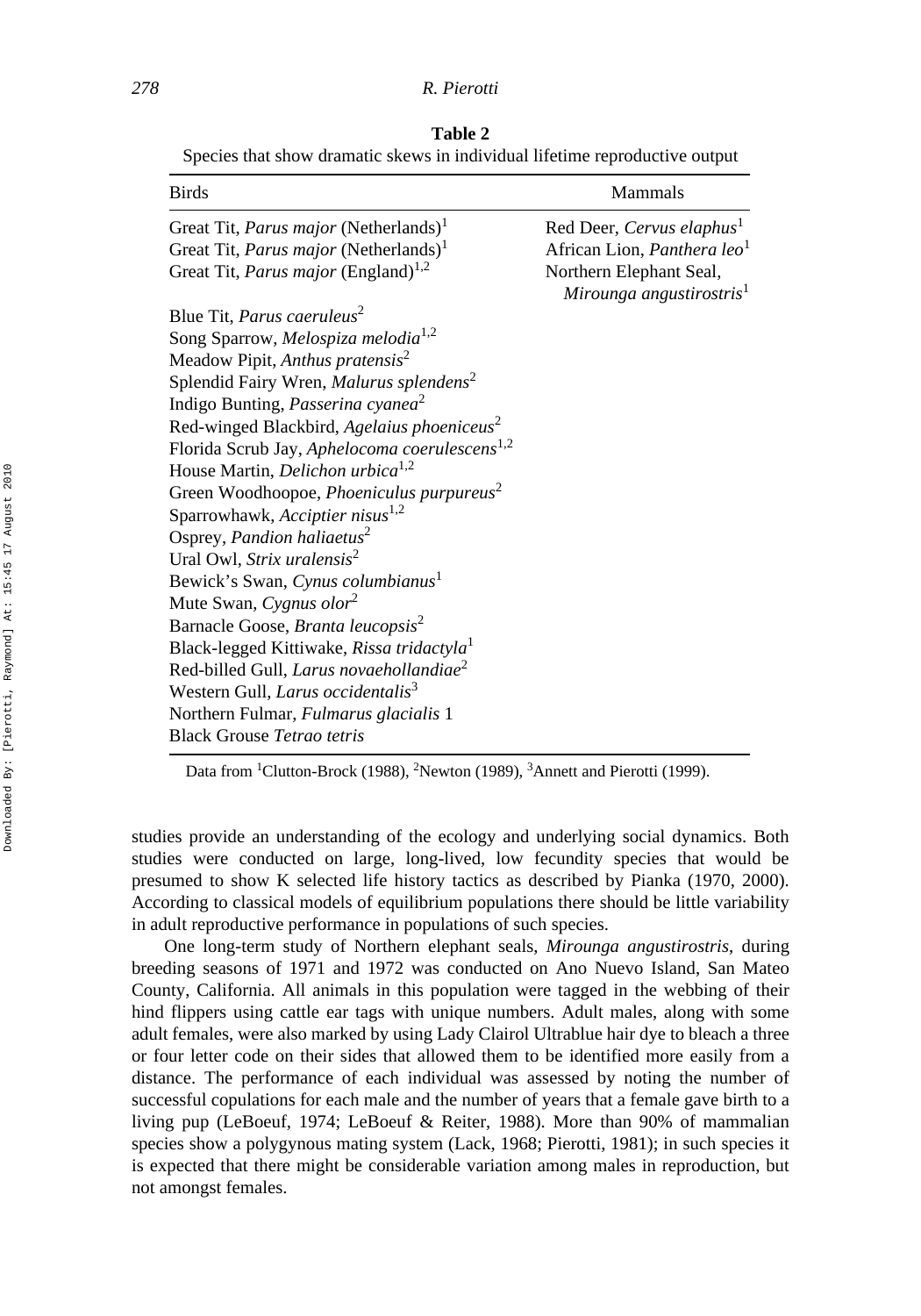The second study was a 13-year-long (1983–1995) study of a population of Western Gulls, *Larus occidentalis*, on Alcatraz Island, San Francisco County, California in which birds were individually banded using U.S. Fish and Wildlife Service metal bands with unique numbers. Gulls were monitored during nest checks that took place 2–3 times a week, supplemented by observation from a plywood blind. This routine allowed assessment of number of eggs laid, number of chicks hatched, and the survival of chicks to fledging (Annett & Pierotti, 1999). Chicks were banded at approximately one week of age using F&WS bands. Western Gulls are large-bodied, long-lived, and monogamous (90% of bird species are considered to be monogamous; Lack, 1968), which represents the sort of life history shown by species often exploited as game birds, or used for food by human subsistence hunters.

## **Northern Elephant Seal Case Study**

The initial results suggested that there might be an empirical basis to the idea of "Keepers of the Game," This population of Northern elephant seals had one male (marked as ADR), who, even as he was aging, appeared to use a distinct set of tactics to become the most successful male breeder in his local population for three consecutive years. He conserved energy, while allowing other males to fight for position and status, and only challenging the winners near the peak of female receptivity. This revealed that free-living populations contained individuals who appeared to be much better than others at behavioral tactics that allowed them to maximize reproductive output.

Subsequent population analysis showed high variation in lifetime reproductive output for both male and female elephant seals (LeBoeuf & Reiter, 1988). Most of the male offspring (of 151 male pups tagged as newborns) during 1964–1967 (87%) did not even survive to reproductive age (Figure 1). Of the 19 males that did survive to reproductive age, an additional 11 (7%) died without being observed to copulate (Figure 1). Thus almost 95% of male elephant seals in two distinct cohorts failed to breed during their lifetimes. Of the eight males (5%) that fathered offspring, only three (2% of the cohort) produced more than 20 offspring (Figure 1). These three individuals fathered 281 (81%)



**Figure 1.** Distribution of lifetime reproductive success (LRS) in male Northern Elephant Seals, *Mirounga angustirostris* on Ano Nuevo Island, California from LeBoeuf and Reiter (1988). Y axis is number of individual adults, X axis is LRS as indicated by number of pups fathered (Dead = died before reaching reproductive age; Surv/DNB = survived to reproductive age but failed to reproduce).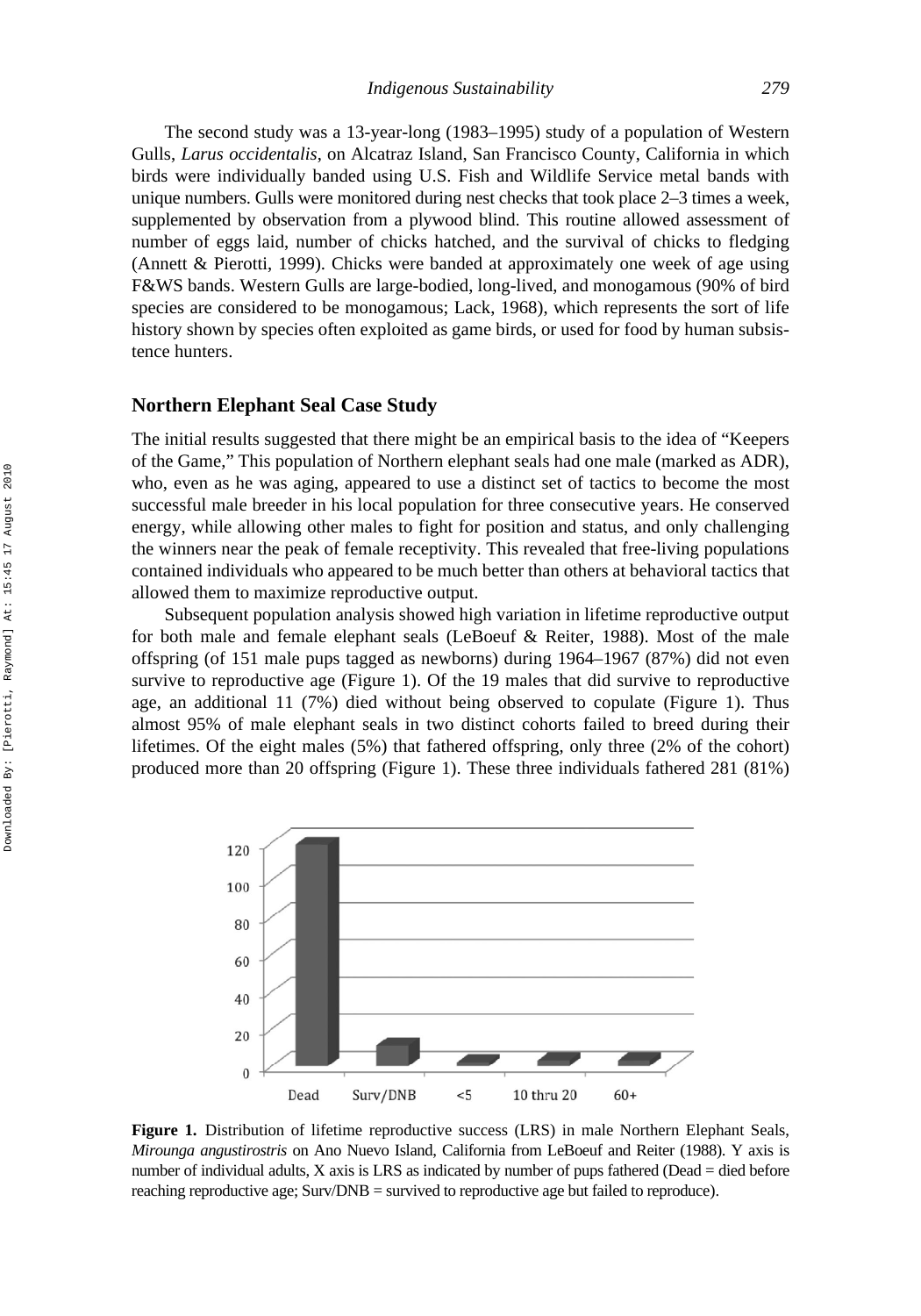

**Figure 2.** Distribution of lifetime reproductive success (LRS) in female Northern Elephant Seals, *Mirounga angustirostris* on Ano Nuevo Island, California from LeBoeuf and Reiter (1988). Y axis is number of individual adults, X axis is LRS as indicated by number of pups produced that survived to weaning (Dead = died before reaching reproductive age).

out of 348 total offspring. Individual outputs of these males were 121, 97, and 63 offspring. I suspect that ADR exceeded any of these individual totals during his three-year term as most successful male (ADR was born prior to the initiation of the study, therefore his exact age was unknown).

Elephant seals are highly polygynous, so there is a significant difference in potential male and female lifetime performance (LeBoeuf, 1974). Overall variance was lower for female Northern elephant seals, but still turned out to be much higher than expected (see Figure 2). Of 279 females that survived to weaning out of 344 female pups born in 1973 (*n*  $= 102$ ) and 1974 ( $n = 177$ ), only 67 (24%) survived to breeding age (2–5 years; LeBoeuf & Reiter, 1988). Of these 67, only eight total: two from the 1973 cohort (1.9%) and six from the 1974 cohort (3.4%) survived to reproduce for at least ten years, producing a single pup each year of their lives from ages three or four through fourteen (Figure 1; see LeBoeuf & Reiter, 1988 for further details).

The clear result from this study was that even in a polygynous mammal, very few individuals (three males and eight females out of over 400 individuals in these combined cohorts) made disproportionately high contributions to future populations of a large marine mammal. High variance might be expected in males, where only 5% produced all the offspring, and 2% fathered more than 80% of the next generation. More surprising was that 78% of female elephant seals had no breeding success, and only 3% of these females were highly successful (i.e., producing ten or more offspring) (LeBoeuf & Reiter, 1988). Thus, even in a species that produces only a single offspring/reproductive event, a small percentage carried the population, making significant contributions to its persistence. More interesting, the most successful female seals began breeding at the age of two or three years, which is below the population mean, which suggests that they are effectively immune for costs of reproduction, which assume a trade-off between survival and fecundity (Bell, 1980; Roff, 1992; Stearns, 1976, 1992).

Elephant seals do not hold breeding territories, so if any of these few highly successful individuals had been killed, their contribution to future generations would have been lost and subsequent local population sizes would have been much smaller or might even have disappeared altogether. From the perspective of a harvester, almost any individual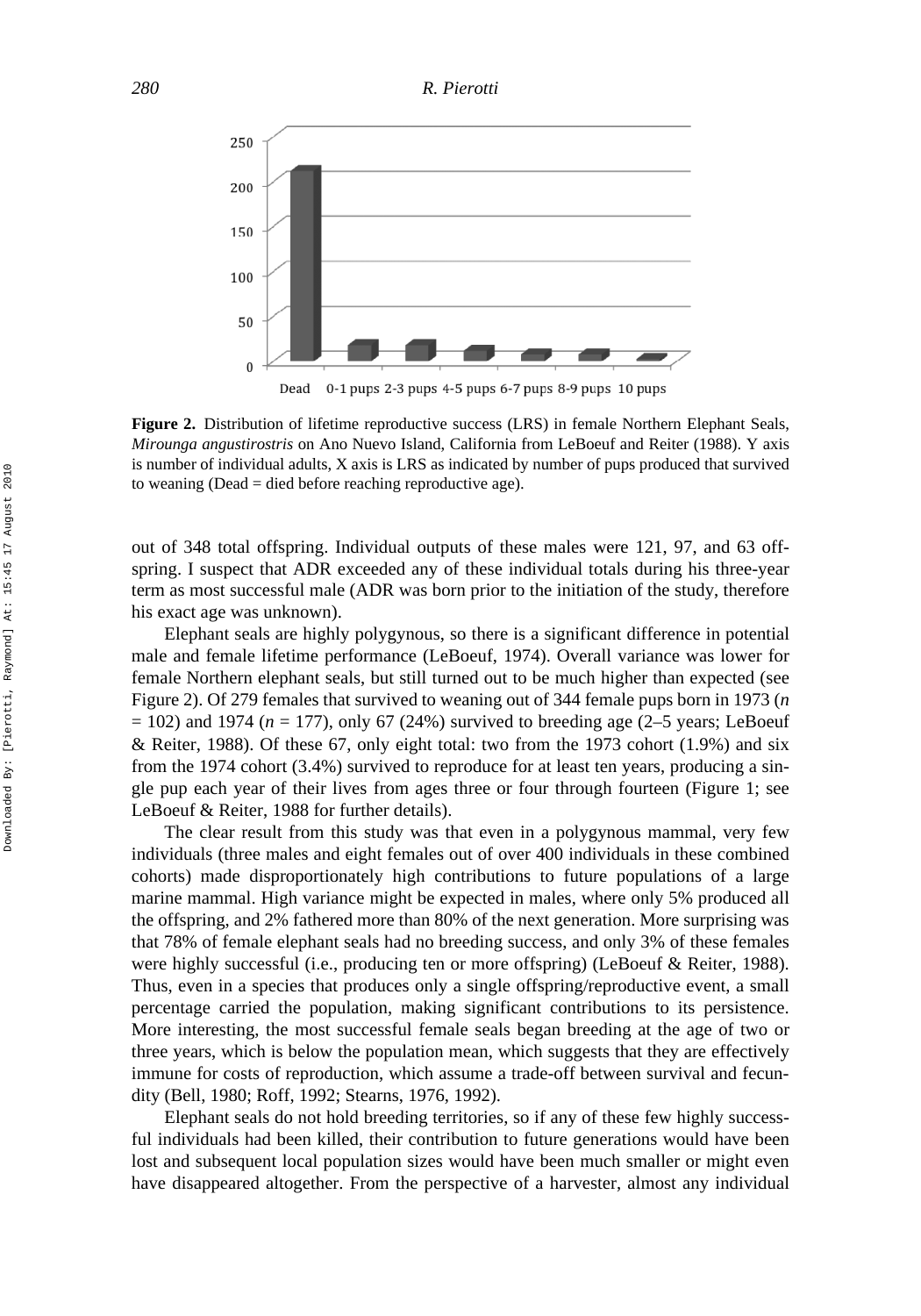seal could have been killed for food, provided that they did not kill the few highly successful individuals.

#### **Western Gull Case Study**

Early work on gulls (*Larus*) emphasized how individual males and females adjusted nesting and foraging behavior in response to local environmental conditions, to the time and energy budget requirements of their mates, and to the process of reproduction (Pierotti, 1981, 1982, 1987; Pierotti & Annett, 1990, 1991). Western scientific traditions largely ignore variation among parents, the quality of the care they provide, and the effects of such variation on breeding success, instead assuming that parental care is a speciesspecific trait and that individual variation was unimportant.

During our 13-year study of individual variation in lifetime breeding success in Western Gulls on Alcatraz (Annett & Pierotti, 1999), we did not assess survival to reproduction as was done in the elephant seal work, but simply looked at the lifetime breeding performances for pairs of adults (age 4+ for males, 5+ for females; Pierotti and Annett, 1995). We found (a) a high level of variation in individual lifetime reproduction (0–30 offspring produced), (b) most individuals were relatively unsuccessful (modal production of offspring among breeders was 0), and (c) only about 6% (nine of 130 pairs) were highly successful (20+ fledged offspring), and made a substantial contribution to future recruitment (Figure 3). Western Gulls do hold breeding territories, but these are not used for feeding and ample breeding space was available, so there was no limiting resource that these pairs could control. Territories held by highly successful pairs did not differ in obvious ways from those held by less successful pairs. If any of these pairs, or even one member of the pair, had been killed, the population would not have grown well. In fact, we did lose one female from a pair that showed potential of being highly successful (four straight years of producing three healthy fledglings each year). As a consequence of her death, that portion of the colony had only a few unsuccessful breeders for the remainder of the study and declined in number, which shows the possible consequence of losing an exceptional



**Figure 3.** Distribution of lifetime reproductive success in pairs of Western Gulls, *Larus occidentalis* on Alcatraz Island, San Francisco, California from Annett and Pierotti (1999). Y axis is number of individual pairs (one male and one female), X axis is LRS as indicated by number of offspring that survived to fledging (independence from parents).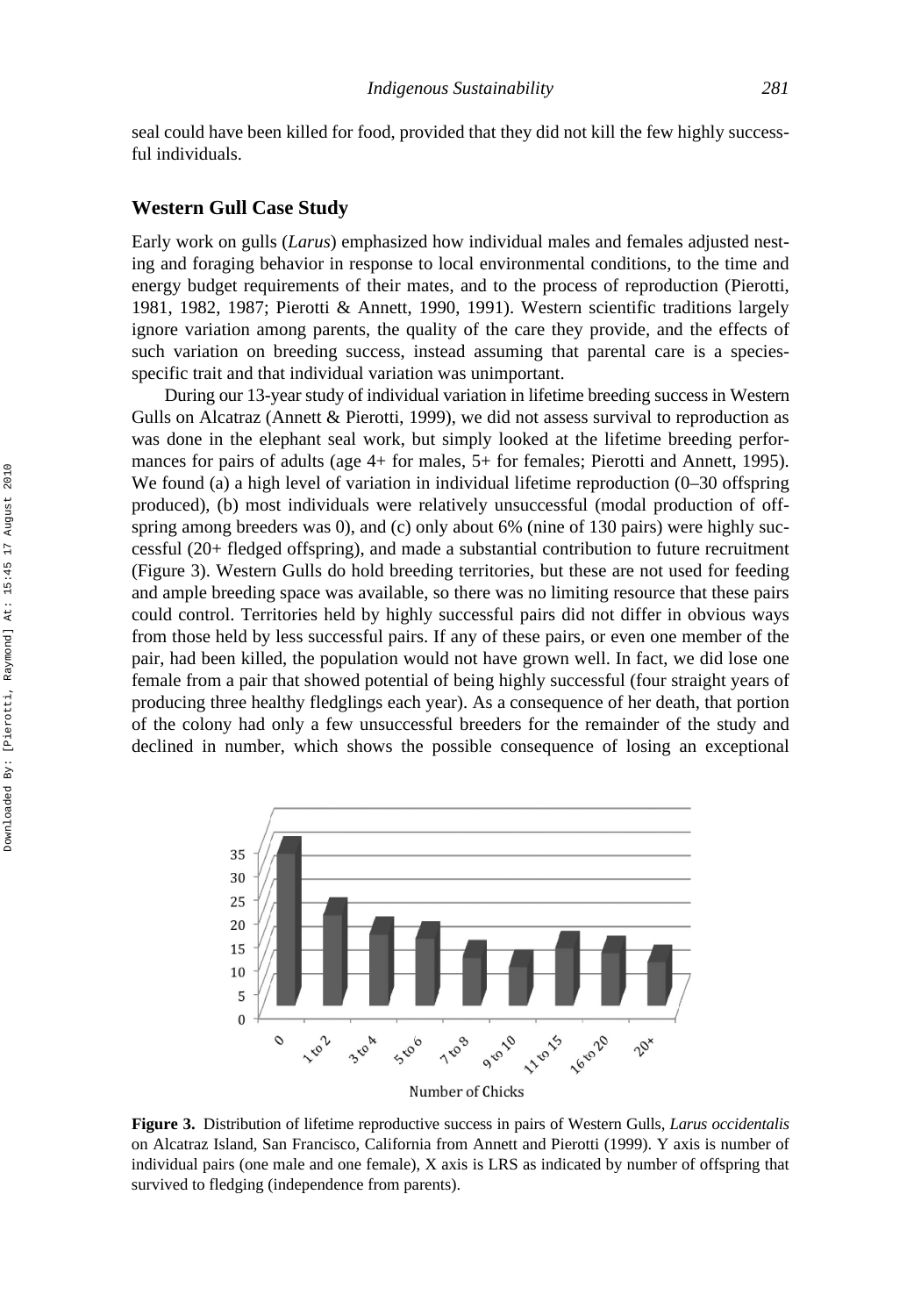individual. To emphasize the point made above about limiting resources, her nesting territory was not taken over by another pair after her passing.

#### **Discussion and Conclusions**

The logic that appears to underlie the Indigenous concept of "Keepers of the Game" is that if individuals that contribute the bulk of successful reproduction for an important species were driven off by human activities, this could lead to serious declines, even possible local extinctions. North American Indigenous peoples pay close attention to the natural world and look carefully at individuals (Pierotti, in press). Thus, they were fully aware of the existence of such beings and probably integrated information about such entities into their combined knowledge and spiritual systems (Barsh, 2000; Pierotti and Wildcat, 2000). For example, the Kluane First Nation of Canada opposed sport hunting of Dall Sheep because they argued that older more experienced (full curl) males are especially important to the overall sheep population because of their role as "teachers." Younger rams learn proper mating and rutting behavior as well as more general survival strategies from these older more experienced males (Nadasdy, 2003). Western scientists have made similar arguments (Coltman, 2003), but in this latter case, they employ a mechanistic argument, assuming that trophy males are genetically superior, rather than stressing social reasons.

Western science has traditionally failed to recognize the importance of traditions and social structures in non-humans (de Waal, 2000; Laland & Galef, 2009). Despite extensive evidence of cultural traditions in non-humans, there remains a debate in Western science over the very existence of culture in non-humans. Investigators who argue for existence of culture, or even cognition, in non-humans are accused of anthropomorphism (Budiansky, 1998; Kennedy, 1992). To North American Indigenous peoples, the existence of cultural traditions in non-humans is a natural component of traditional knowledge. It is assumed that animals have the ability of cognition (Anderson, 1996), and that information is passed on to others across generations about locations of good feeding areas, the most effective ways to hunt (e.g., Henriksen, 2009).

Respecting such experienced individuals would have been an effective way of minimizing the chance of local population crashes, whereas taking such individuals would mean loss not only of their reproductive output, but also the knowledge they could hold. In sperm whales, *Physeter catodon*, it has been argued that killing larger, more experienced females has led to local population extinctions (Whitehead, 1998a, b). In a similar vein, in African elephants, *Loxodonta africana*, removal of matriarchs leads to local group extinctions (Payne, 2000).

Whenever the oldest, most experienced members of an animal social group are killed or driven off, this is likely to lead to reduced abundance, and thus to possible starvation in people who depended on these populations for subsistence. The consequences predicted by Indigenous peoples have come true, with the collapse of fisheries worldwide (Kurlansky, 1997; Clover, 2008), and declines in whale and other marine mammal populations (Holt, 1975; Estes, 1979). Experience of similar events would almost certainly have generated stories and traditions among Indigenous peoples in which highly successful individuals were given special status.

A possible example of such restraint on the part of North American Indigenous peoples can be observed in results from hunting of deer prior to the arrival of Europeans (Kay, 2002). When the age structure of white-tailed deer taken by wolves (Figure 4a) is compared to the age structure of mule deer found in a thousand-year-old midden used by Indigenous Americans in Colorado (Figure 4b), it is clear that deer taken by wolves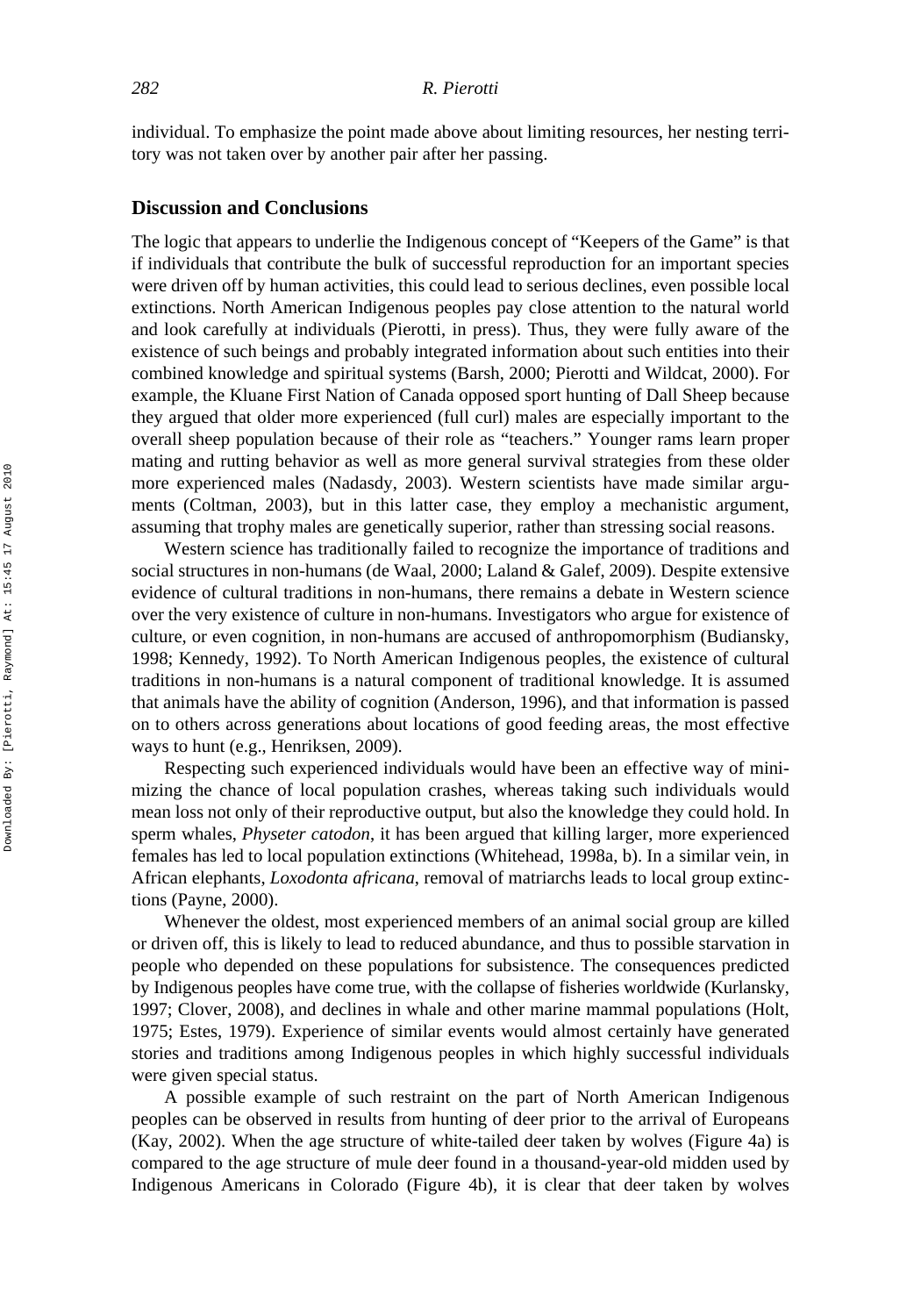

**Figure 4a.** Age distribution of white-tailed deer (*Odocoileus virginianus*) taken as prey by wolves in Minnesota, from Kay (2002).



**Figure 4b.** Age distribution of mule deer (*Odocolieus hemionus*) taken by Indigenous American hunters prior to arrival of Europeans in North America, from Kay (2002).

include a high proportion (around 30%) of older animals, whereas older animals represent the age group taken least by Indigenous human hunters. Kay argues that these data show that human hunters took many more prime-age (1–6-year-old) individuals, whereas these age classes are hard for wolves to take. Another interpretation is possible given the results discussed in this article, that is, that human hunters deliberately avoided taking the oldest and most experienced individuals, because they considered these to be the "keepers" of the local deer population.

Europeans, who remained unaware that such variation existed among animals until the 1980s, would probably consider stories that discussed such beings to be legends concocted by "ignorant savages." In reality, however, stories about Keepers of the Game may be a more realistic description of actual population dynamics than many Western heuristic tools that have been applied to game populations, despite regular findings that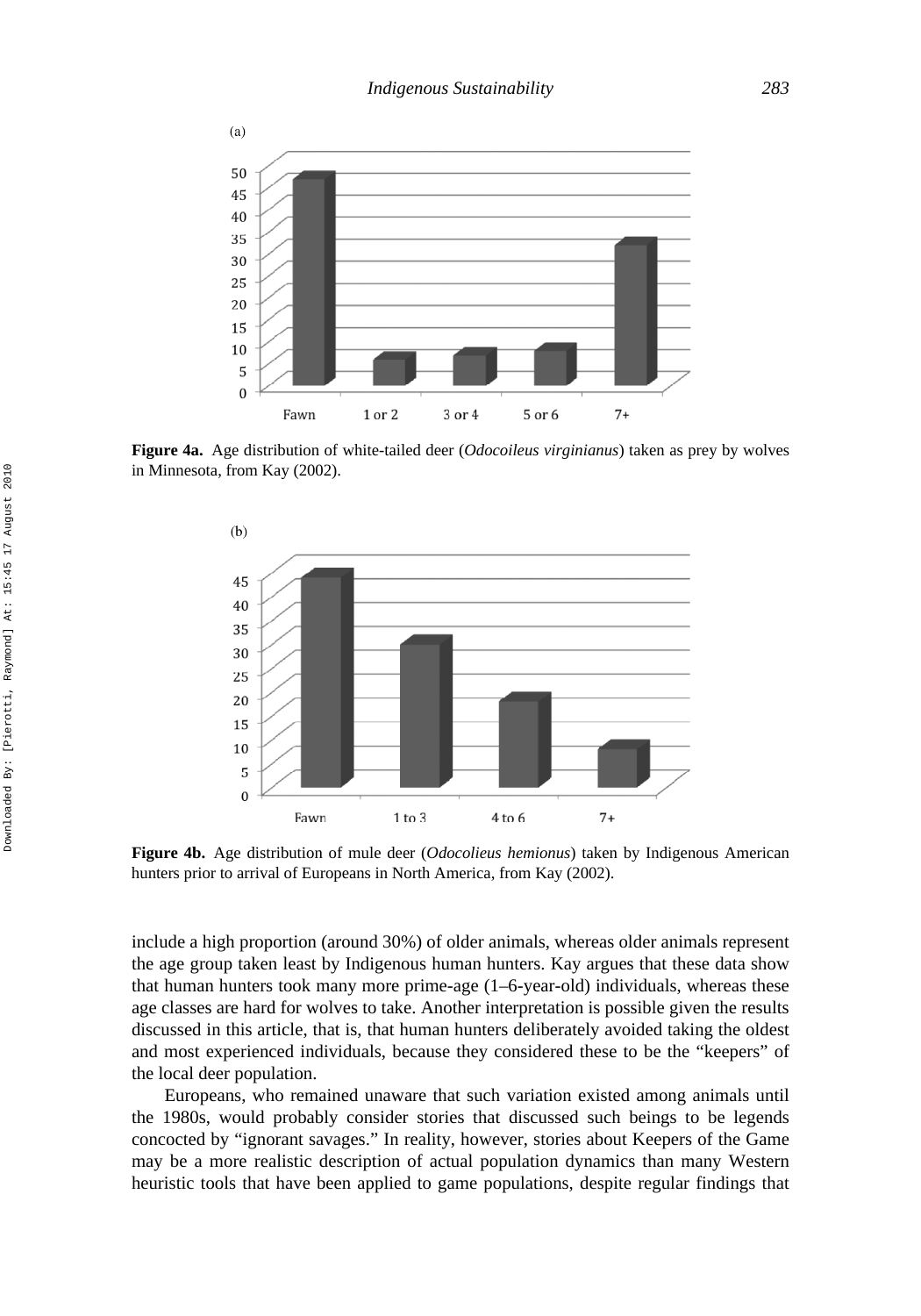they are not effective for managing populations of large long-lived, low fecundity species, such as marine mammals (Estes, 1979; Holt, 1975).

Western sport hunting (commercial hunting has been largely banned in recent decades; a situation that has recently also become the case for inland fisheries because of low population levels) focuses on "trophy" animals, typically the largest and healthiest members of their populations (Coltman, 2003; Harris, Wall, & Allendorf, 2002), and potentially those who would make the largest contribution to future generations. Thus, Western management activities concentrate on removing the very individuals that Indigenous knowledge suggests should be carefully avoided when hunting or fishing. Fishing focused on taking the largest individuals has led to stunting and, the loss of most fecund members of their kind (Kurlansky, 1997; Myers & Worm, 2003, 2005; Wilkinson, 2006). Subsequent evolutionary responses have led to reduced age and size at first reproduction in whales (Gaskin, 1982; Holt, 1975), elephant seals (*Mirounga leonina*; Laws, 1956). Hunting pressure on large "trophy" males has led to declines in both body and horn size in bighorn sheep (*Ovis canadensis*; Coltman, 2003) and to the collapse of the breeding system in saiga antelope (Milner-Gulland, 2003).

Every investigation that has examined the functional basis of this high variation in LRS found differences in foraging behavior between successful and unsuccessful individuals. In red deer (*Cervus elaphus*) on Rhum, highly successful individuals control grazing areas where the forage is higher in quality (Clutton-Brock, 1988). In Galapagos finches, individuals with the greatest success held areas where high quality food was more abundant (Grant & Grant, 1989a,b, 1995). In our gull study, successful birds fed predominantly on fish, whereas less successful individuals fed predominantly on human refuse (Annett  $\&$ Pierotti, 1999). This is almost certainly culturally transmitted, because male offspring, who stay with their parents after fledging, acquired parental diets, whereas female offspring, who disperse after fledging, did not (Annett & Pierotti, 1999). Not only do a few individuals within a population show unusually long lifespans combined with high rates of reproduction, but such individuals are also likely to be repositories of knowledge that can be passed on to their descendants.

Looking at evolution, ecology, and population biology from an Indigenous perspective could generate new perspectives to solve problems that have not yielded to Western materialist metaphors. Some recent approaches taken by Western scientists have yielded perspectives that are convergent on Indigenous traditional views (e.g., recognition of cultural traditions in non-humans). Western science has long assumed that there exists a single identifiable "truth," and that it has a monopoly on appropriate approaches to discovering such "truth"; however, the widespread failure of MSY models in fisheries and wildlife management indicates that additional "truths" may be needed if we are to develop sustainable population management schemes.

Indigenous people have considerable empirically derived knowledge about the natural world, combined with a philosophical approach different from that found in any Western philosophical tradition (Suzuki & Knudtson, 1992; Pierotti & Wildcat, 2000; Pierotti in press). Following traditions derived from Indigenous philosophy could allow humans to connect to the natural world at an experiential and spiritual level that provides much more meaningful connection than is often generated by the rather abstract and allegedly objective approaches of Western science. The results I report suggest that Western science should integrate Indigenous concepts and pay more attention to individual variation within the context of long-term population studies if we expect to have sustainable populations of both commercial and game fish and wildlife for the foreseeable future. An added value of such an approach is that it would require us to rethink the underlying values of our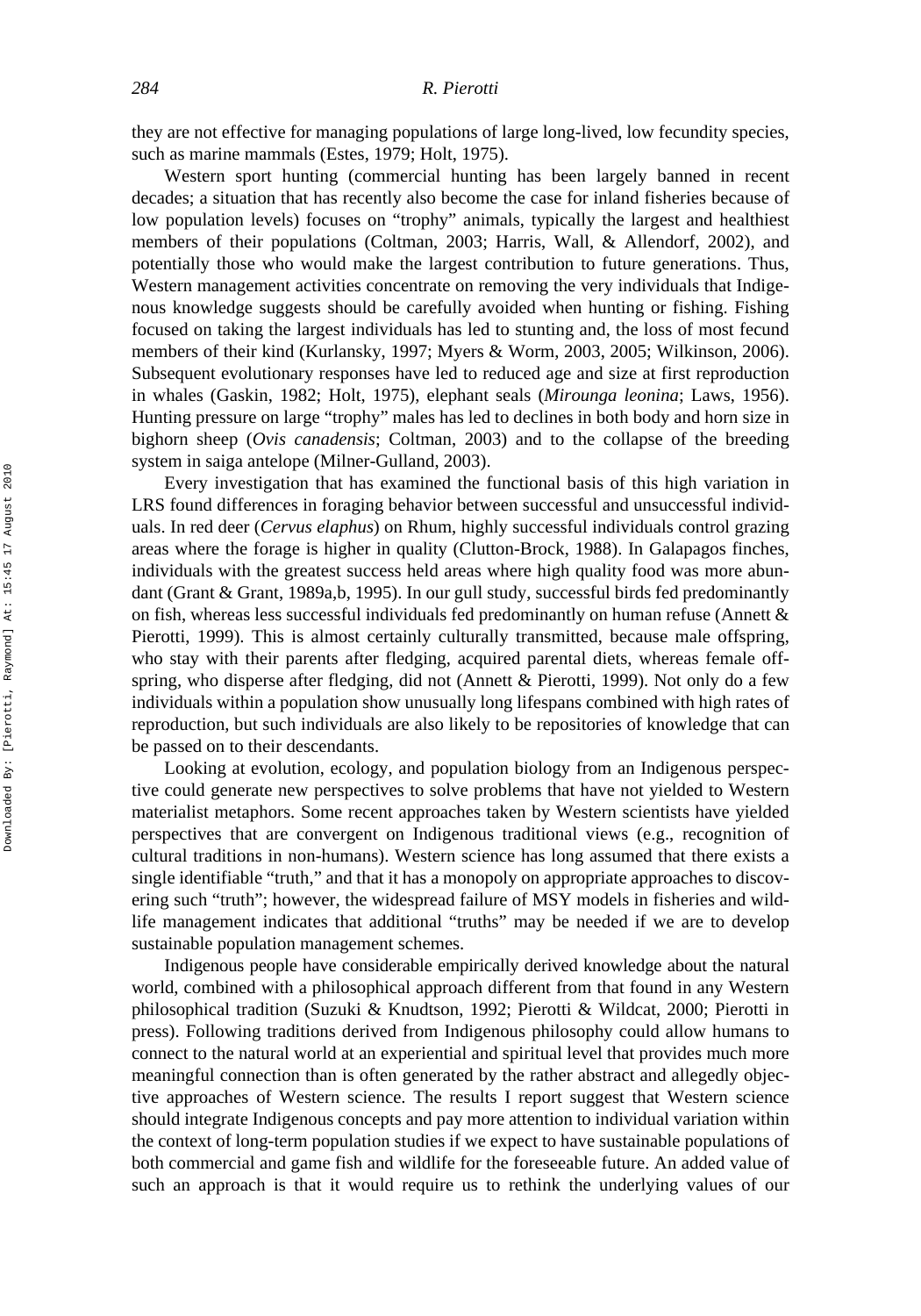relationship with "exploited populations" and build a more respectful relationship with the natural world.

#### **References**

- Anderson, E. N. (1996). *Ecologies of the heart: Emotion, belief, and the environment*. New York: Oxford University Press.
- Annett, C. A., & Pierotti R. (1999). Longterm reproductive output and recruitment in western gulls: Consequences of alternate foraging tactics. *Ecology, 80*, 288–297.
- Ashley, M. V. (2003). Evolutionarily enlightened management. *Biological Conservation, 111*, 115–123.
- Awiakta, M. (1993). *Selu: Seeking the Corn Mother's wisdom*. Golden, CO: Fulcrum Press.
- Barsh, R. L. (2000). Taking Indigenous science seriously. In S. A. Bocking (Ed.), *Biodiversity in Canada: Ecology, ideas, and action* (pp. 152–173). Toronto, ON: Broadview.
- Bell, G. (1980). Costs of reproduction. *American Naturalist, 116*, 45–76.
- Boyce, M. S. (1984). Restitution of  $r$  and  $K$ -selection as a model of density-dependent natural selection. *Annual Review of Ecology and Systematics, 15*, 427–447.
- Brooks, D. R., & McLennan, D. A. (1991) *Phylogeny, ecology and behavior: A research program in comparative biology*. Chicago: University of Chicago Press.
- Brown, J. E. (1992). *Animals of the soul: Sacred animals of the Oglala Sioux*. Rockport, MA: Element Press.
- Budiansky, S. (1998). *If a lion could talk*. New York: Free Press.
- Burghardt, G. M. (1997). Amending Tinbergen: A fifth aim for ethology. In R. W. Mitchell, N. S. Thompson, & H. L. Miles (Eds.), *Anthropomorphism, anecdotes, and animals* (pp. 254–276). Albany, NY: SUNY Press.
- Clover, C. (2008). *The end of the line: How overfishing is changing the world and what we eat*. Berkeley: University of California Press.
- Coltman, D. W. (2003). Undesirable evolutionary consequences of trophy hunting. *Nature, 426*, 655–658.
- Conover, D. O. & Munch, S. B. (2002). Sustaining Fisheries yields over evolutionary time scales. *Science*, *297*, 94–96.
- Clutton-Brock, T. H., ed. (1988). *Reproductive success: Studies of individual variation in contrasting breeding systems*. Chicago: University of Chicago Press.
- deWall, F. B. (2001). *The ape and the sushi master*. New York: Basic Books.
- Darwin, C. (1859). *The origin of species by means of natural selection*. London: Studio Editions.
- Dennis, M. J. (1986). *Cultivating a landscape of peace: The Iroquois New World*. Ph.D. Dissertation, University of California at Berkeley.
- Estes, J. R. (1979). Exploitation of marine mammals: r selection of K strategists. *Journal of Fisheries Research Board of Canada, 36*, 1009–1017.
- Gaskin, D. E. (1982). The *ecology of whales and dolphins*. London: Heineman.
- Grant, B. R., & Grant, P. (1989a). Natural selection in a population of Darwin's finches. *American Naturalist, 133*, 377.
- Grant, B. R., & Grant, P. (1989b). *Evolutionary dynamics of a natural population: The large cactus finch of the Galapagos*. Chicago: University of Chicago Press.
- Grant, B.R., & Grant, P. (1995). Predicting microevolutionary responses to directional selection on heritable variation. *Evolution, 49*, 241–251.
- Harris, R. B., Wall W. A., & Allendorf, F. W. (2002). Genetic consequences of hunting: What do we know and what should we do? *Journal of Wildlife Management, 55*, 243–249.
- Harrod, H. I. (2000). *The animals came dancing: Native American sacred ecology and animal kinship*. Tucson: University of Arizona Press.
- Henriksen, G. (2009). *I dreamed the animals: Kaniuekutat, the life of an Innu hunter*. New York: Berghahn Books.
- Holt, S. J. (1975). The concept of Maximum Sustainable Yield (MSY) and its application to whaling. *FAO/UN Scientific Consultation on Marine Mammals*. Document ACMRR/MM/SC/4.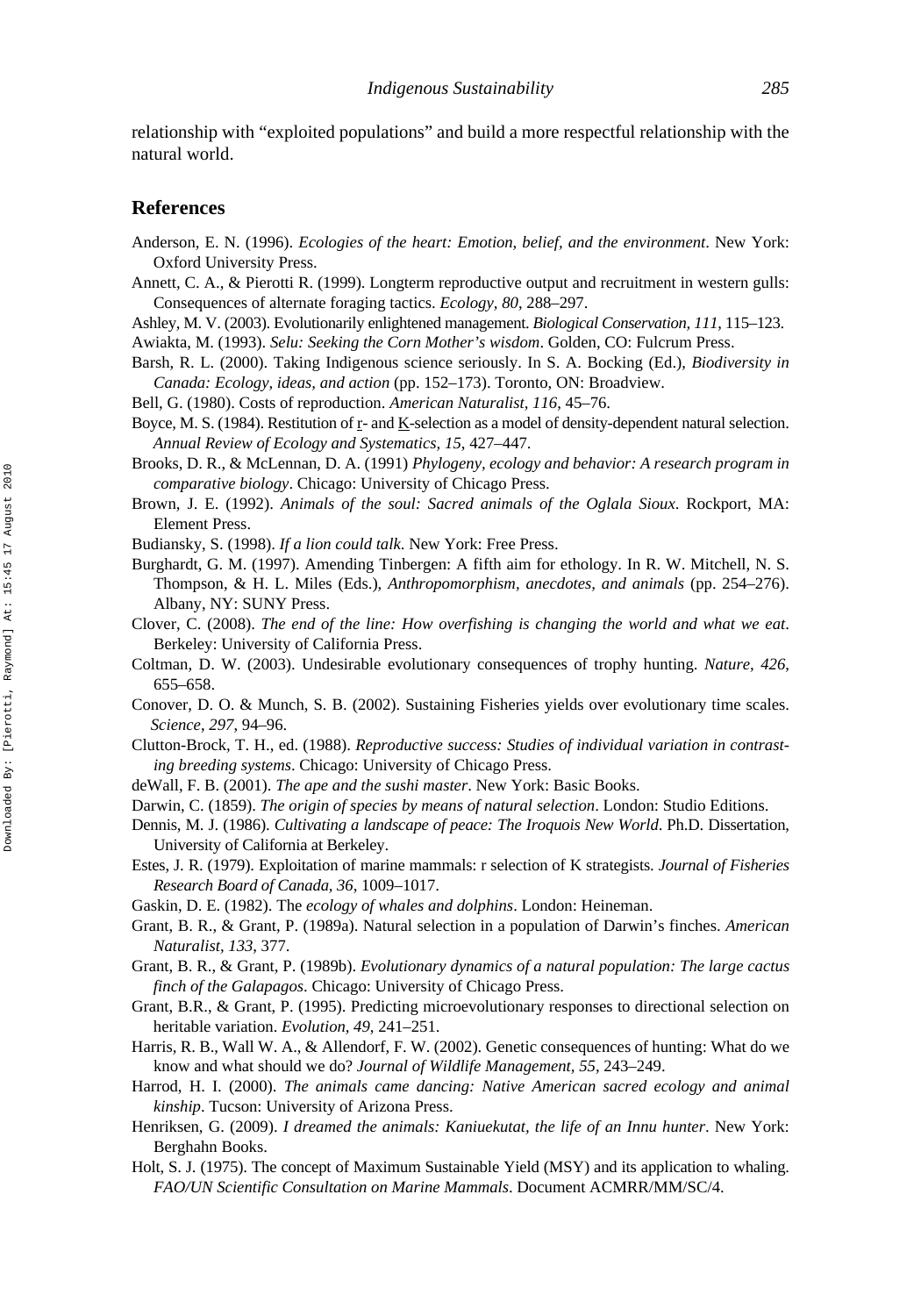#### *286 R. Pierotti*

Kay, C. E. (2002). Are ecosystems structured from the top down or bottom up? A new look at an old debate. In C. E. Kay and R.T. Simmons (Eds.), *Wilderness and political ecology: Aboriginal influences and the original state of nature* (pp. 215–237). Salt Lake City: University of Utah Press.

Kennedy, J. S. (1992). *The new anthropomorphism*. New York: Cambridge University Press.

- Kingsland, S. E. (1985). *Modeling nature: Episodes in the history of population ecology*. Chicago: University of Chicago Press.
- Kingsland, S. E. (2005). *The evolution of American ecology, 1890–2000*. Baltimore, MD: Johns Hopkins University Press.
- Kruuk, H. (2002). *Hunter and hunted: Relationships between carnivores and people*. Cambridge, UK: Cambridge University Press.
- Kurlansky, M. (1997). *Cod: A biography of the fish that changed the world*. New York: Walker Press.
- Lack, D. (1954). *The natural regulation of animal numbers*. New York: Oxford University Press.
- Lack, D. (1968). *Ecological adaptations for breeding in birds*. London: Chapman and Hall.
- Laland K. N., & Galef, B. G. (2009). *The question of animal culture*. Cambridge, MA: Harvard University Press.
- Larkin, P. A. (1977). An epitaph for the concept of MSY. *Transactions of the American Fisheries Society, 106*, 1–11.
- Laws, R. M. (1956). The elephant seal (*Mirounga leonina*) II. General, social and reproductive behaviour. *FIDS Sci. Report #13*. 88 pp.
- LeBoeuf, B. J. (1974). Male-male competition and reproductive success in elephant seals. *American Zoologist, 14*, 163–176.
- LeBoeuf, B. J., & Reiter J. (1988). Life time reproductive success in Northern elephant seals. In T. H. Clutton-Brock (Ed.), *Reproductive success: Studies of individual variation in contrasting breeding systems* (pp. 344–362). Chicago: University of Chicago Press.
- MacArthur, R. H. (1972). *Geographical ecology*. New York: Harper and Row.
- Mangel, M., Marinovic, B., Pomeroy, C., & Croll, D. (2002). Requiem for Ricker: Unpacking MSY. *Bulletin of Marine Science, 70*, 763–781.
- Martin, C. L. (1978). *Keepers of the game: Indian-animal relationships and the fur trade*. Berkeley: University of California Press.
- Martin, J. W. (2000). *The land looks after us: A history of Native American religion*. New York: Oxford University Press.
- Mertz, D. B. (1971a). Life history phenomena in increasing and decreasing populations. In G. P. Patil, E. C. Pielou, & W. E. Waters (Eds.), *Statistical ecology*, vol. 2 (pp. 361–399). University Park: Pennsylvania State University Press.
- Mertz, D. B. (1971b). The mathematical demography of the California condor population. *American Naturalist, 105*, 437–453.
- Milner-Gulland, E. J. (2003). Reproductive collapse in saiga antelope harems. *Nature, 422*, 135.
- Myers, R. A., & Worm B. (2003). Rapid worldwide depletion of predatory fish communities. *Nature, 423*, 290–283.
- Myers, R. A., & Worm, B. (2005). *Proceedings of the Royal Society of London; Series B: Biological Science*, *360*, 13–20.
- Nadasdy, P. (2003). *Hunter and bureaucrats: Power, knowledge, and Aboriginal/State relations in the Southwest Yukon*. Vancouver, BC: University of British Columbia Press.
- Nelson, R. K. (1983). *Make prayers to the Raven: A Koyukon view of the Northern forest*. Chicago: University of Chicago Press.
- Newton, I. (1989). *Lifetime reproduction in birds*. New York: Academic Press.
- Palumbi, S. R. (2001). Humans as the world's greatest evolutionary force. *Science, 293*, 1786–1790.
- Payne, K. (2000). *Silent thunder: In the presence of elephants*. New York: Viking Press.
- Pianka, E. R. (1970). On "r" and "K" selection. *American Naturalist, 104*, 592–597.
- Pianka, E. R. (2000). *Evolutionary ecology*.
- Pierotti, R. (1981). Male and female parental roles in the western gull under different environmental conditions. *Auk, 98*, 532–549.